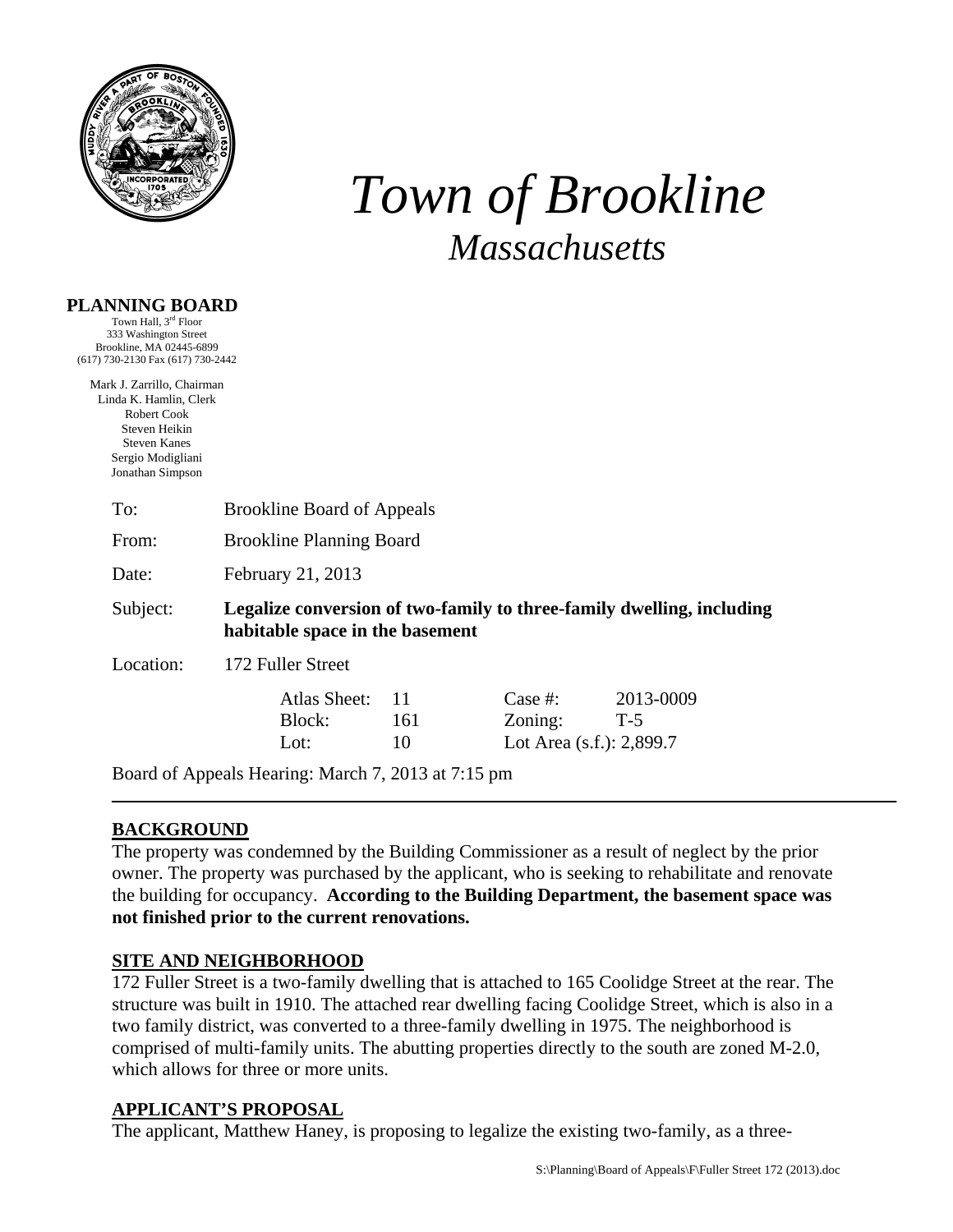family dwelling, including the habitable space in the basement. With two bedrooms in the basement, the total number of bedrooms will be seven, with 3 bedrooms for the basement and 1<sup>st</sup> floor unit, two bedrooms for the second floor unit, and two for the third floor unit. The proposed site plan shows two tandem cars in a garage on one side of the house and four cars in a drive to the other side of the house. The applicant maintains that the habitable space in the basement and the parking of four cars in the side yard were a pre-existing condition.

#### **FINDINGS**

#### **Section 4.07** – Table of Use Regulations, Use #4A

A three-family dwelling is not an allowed use in the T-5 zoning district. The structure was previously being used as a three-family dwelling. The applicant states that the attached dwelling to the rear, 165 Coolidge Street, was granted relief in 1975 to convert from a two to a threefamily use. A **variance** is required.

#### **Section 9.09-** Conditions for Approval of Use Variance

Paragraph 1b, under Sec. 9.09 states that: "Existence prior to January 1, 1977, of uses of the same general classification as the use variance applied for, on lots adjoining the lot in question on both sides, or, if the lot in questions is a corner lot, on both the side and the rear**". In this case, the lot to the rear according to the applicant was granted a variance for three family use in the two family zoning district. However, requirement is for two adjacent lots to have been granted a use variance.** 

Paragraph 1d, under Sec. 9.09 states that: "Existence on the lot in question of a structure(s) of appearance compatible with its vicinity which is either of historical or architectural significance which shall be preserved or restored in a manner sufficient to justify the relief granted herein, and/or contains gross floor area excessive for the use permitted in the district wherein the structure is located, and which can reasonably be maintained as a visual and taxable asset only if a nonconformity of use is permitted. A special permit under **§5.09** shall be required in conjunction with every variance request pursuant to this subparagraph. **In this case, if it is demonstrated that the building is architecturally or historically significant, it could be argued that the building is being saved from demolition-by-neglect through its rehabilitation and use as a three family.**

#### **Section 5.09 – Design Review**

If a use variance is granted under Section 9.09.1.d, then a special permit under design review would be required.

#### **Section 5.10** – Minimum Lot Size

The required lot size for either a two family dwelling or any other structure or principle use in a T-5 zoning district is 5,000 square feet. The lot is only 2,100.3 square and would need a variance from minimum lot size.

**Section 5.22.3.b.2** – Exception to Maximum Floor Area Ratio (FAR) Regulations for Residential Units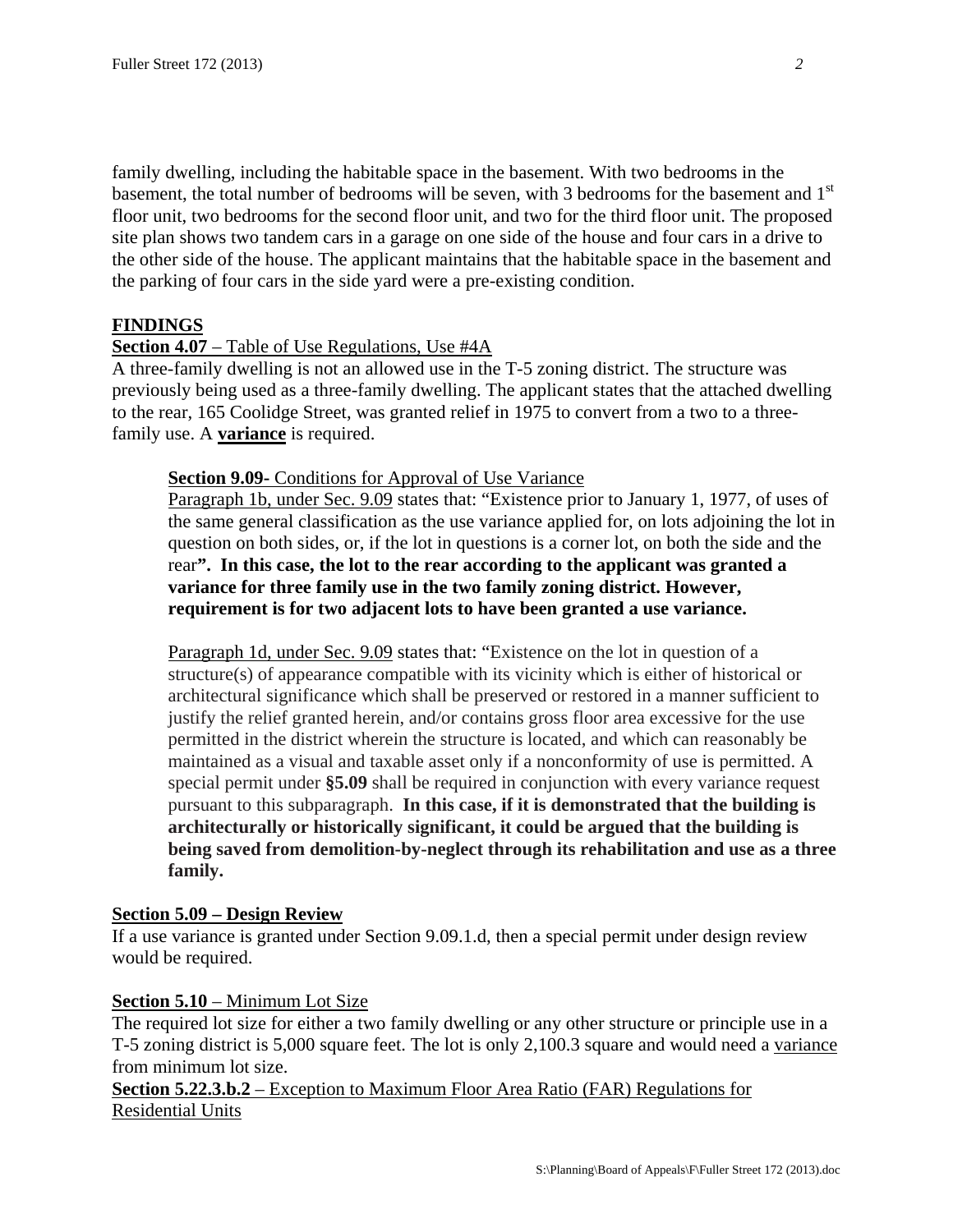| <b>Floor Area</b>        | <b>Required</b> | <b>Existing</b> | <b>Proposed</b> | <b>Finding</b>               |
|--------------------------|-----------------|-----------------|-----------------|------------------------------|
| <b>Floor Area Ratio</b>  |                 | .81             |                 |                              |
| (% of allowed)           | 00%             | 81%             | 11%             | Special Permit*/<br>Variance |
| <b>Floor Area (s.f.)</b> | 2,899.7         | 2,350           | 3,210           |                              |

*\*In a T-5 Zoning District, a Special Permit may be granted under Section 5.22.3.b.2 for an increase of 20% of the permitted floor area. The proposed increase is 11% over the required floor area, and qualifies for a special permit since it is under 120%.* 

**Section 5.43** – Exceptions to Yard and Setback Regulations **Section 5.50** – Front Yard Requirements **Section 5.60** – Side Yard Requirements **Section 5.70** – Rear Yard Requirements **Section 5.90** – Minimum Landscaped Open Space **Section 5.91** – Minimum Usable Open Space

|                          | <b>Required</b>                                                 | <b>Existing</b> | <b>Proposed</b>                   | <b>Finding</b>                    |
|--------------------------|-----------------------------------------------------------------|-----------------|-----------------------------------|-----------------------------------|
|                          | 25'<br>7.4'<br><b>Front Yard Setback</b><br>7.4'                |                 | Special Permit/ Pre-existing non- |                                   |
|                          |                                                                 |                 | conforming                        |                                   |
| <b>Side Yard Setback</b> | 20'                                                             |                 | $0^{\prime}$                      | Special Permit/ Pre-existing non- |
| (south)                  |                                                                 | $0^{\prime}$    |                                   | conforming                        |
| <b>Side Yard Setback</b> |                                                                 |                 | $ 4\rangle$                       | Special Permit/ Pre-existing non- |
| (north)                  | 20'                                                             | 14'             |                                   | conforming                        |
|                          | $0^{\prime}$<br>$0^{\prime}$<br><b>Rear Yard Setback</b><br>40' |                 |                                   | Special Permit/ Pre-existing non- |
|                          |                                                                 |                 | conforming                        |                                   |
| <b>Landscaped Open</b>   | $321$ s.f.                                                      | 0 s.f.          | 0 s.f.                            | Special Permit/Variance**         |
| <b>Space</b>             |                                                                 |                 |                                   | Pre-existing non-conforming       |
| <b>Usable Open Space</b> | 963 s.f.                                                        | 0 s.f.          | 0 s.f.                            | Special Permit/Variance**         |
|                          |                                                                 |                 |                                   | Pre-existing non-conforming       |

*\*Under Section 5.43, the Board of Appeals by special permit may allow the substitution of other dimensions for yard and setback requirements if counterbalancing amenities are provided. \*\*If the basement space is not pre-existing as habitable space, than an increase in the landscaped and usable open space would be required.* 

**Section 6.01** – Paragraph 1; Table of Off-Street Parking Requirements **Section 6.04.5.c1** – Design of All Off-Street Parking Facilities **Section 6.04.5.c2** – Design of All Off-Street Parking Facilities

| <b>Design of Parking</b> |                 |                 |                 |               |
|--------------------------|-----------------|-----------------|-----------------|---------------|
| <b>Requirements</b>      | <b>Required</b> | <b>Existing</b> | <b>Proposed</b> | <b>Relief</b> |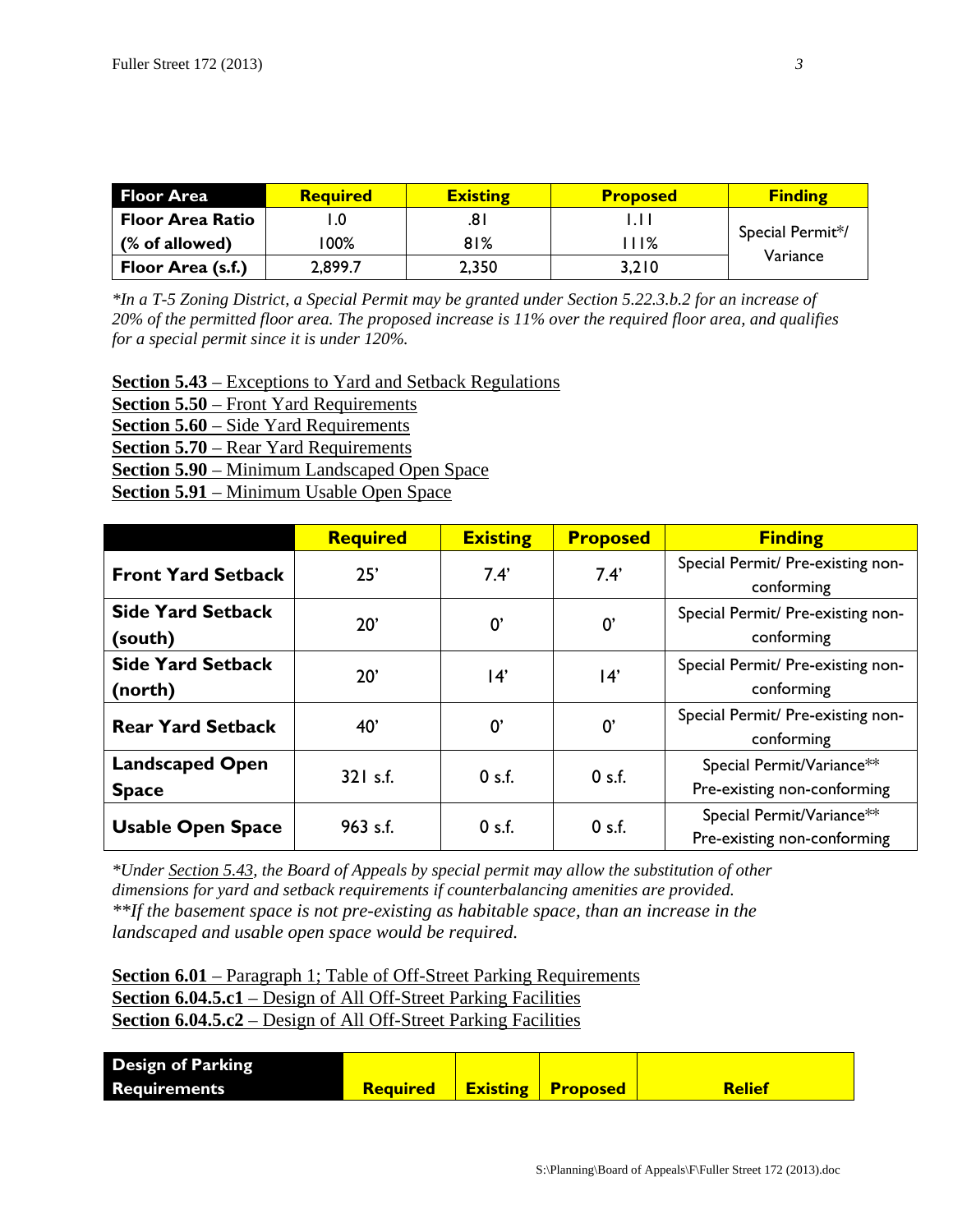| <b>Total Parking Spaces</b>      |     | $4-6$ |    | Complies/variance**                            |
|----------------------------------|-----|-------|----|------------------------------------------------|
| <b>Parking within Front Yard</b> | 25' |       | 0' | Special Permit/ Pre-existing<br>non-conforming |
| <b>Parking within Side Yard</b>  |     |       |    | Special Permit/ Pre-existing<br>non-conforming |

*\*Under Section 5.43, the Board of Appeals by special permit may allow the substitution of other dimensions for yard and setback requirements if counterbalancing amenities are provided. \*\* If the two parking spaces next to the side lot line are not permitted, a variance for the required parking would be needed.* 

**Section 8.02.2** – Alteration or Extension: A special permit is required to alter and/or extend this non-conforming structure.

## **PLANNING BOARD COMMENTS**

The Planning Board is supportive of the proposed legalization from a two to a three-family dwelling. This lot is adjacent to the M-2.0 (multi-family) zoning, so that a multi-family use is consistent with the properties south of it. A support letter has been submitted by an abutter supporting the three-family use, because it allows renovation of this condemned building, which has been a blight on the neighborhood for several years. Although the building is cited for yard setback relief, the footprint and massing of the building will remain the same. If the applicant plans to expand any existing window wells or create a deck above the garage, it is paramount that the Board of Appeals receives revised plans indicating such, so that the proper relief may be granted. The Planning Board recommends that the applicant install landscaping as a counterbalancing amenity to the relief granted. The Board is concerned about the number of cars parked in the driveway within the front and side yard setbacks, especially because there are also two garaged spaces. If variance criteria are met or it is found to be a pre-existing, nonconforming condition, two outdoor spaces should be adequate because of the proximity of this property to rapid transit.

## **Therefore, should the Board of Appeals find that the proposal meets the statutory requirement for a variance and a use variance, the Planning Board recommends approval of the proposal and plans by Edward Pozio, Architect, dated 12/12/2012, and the site plan by Lawrence Hughes, dated 11/30/12, subject to the following conditions:**

- 1. Prior to the issuance of a building permit, the applicant shall submit a final site plan showing a parking lay-out plan for two outdoor cars, the location and dimension of window wells, a landscaping plan, floor plans, and elevations, subject to the review and approval of the Assistant Director of Regulatory Planning, with the latter also subject to review and approval of the Preservation Commission staff.
- 2. Prior to the issuance of a building permit, the applicant shall submit to the Building Commissioner for review and approval for conformance to the Board of Appeals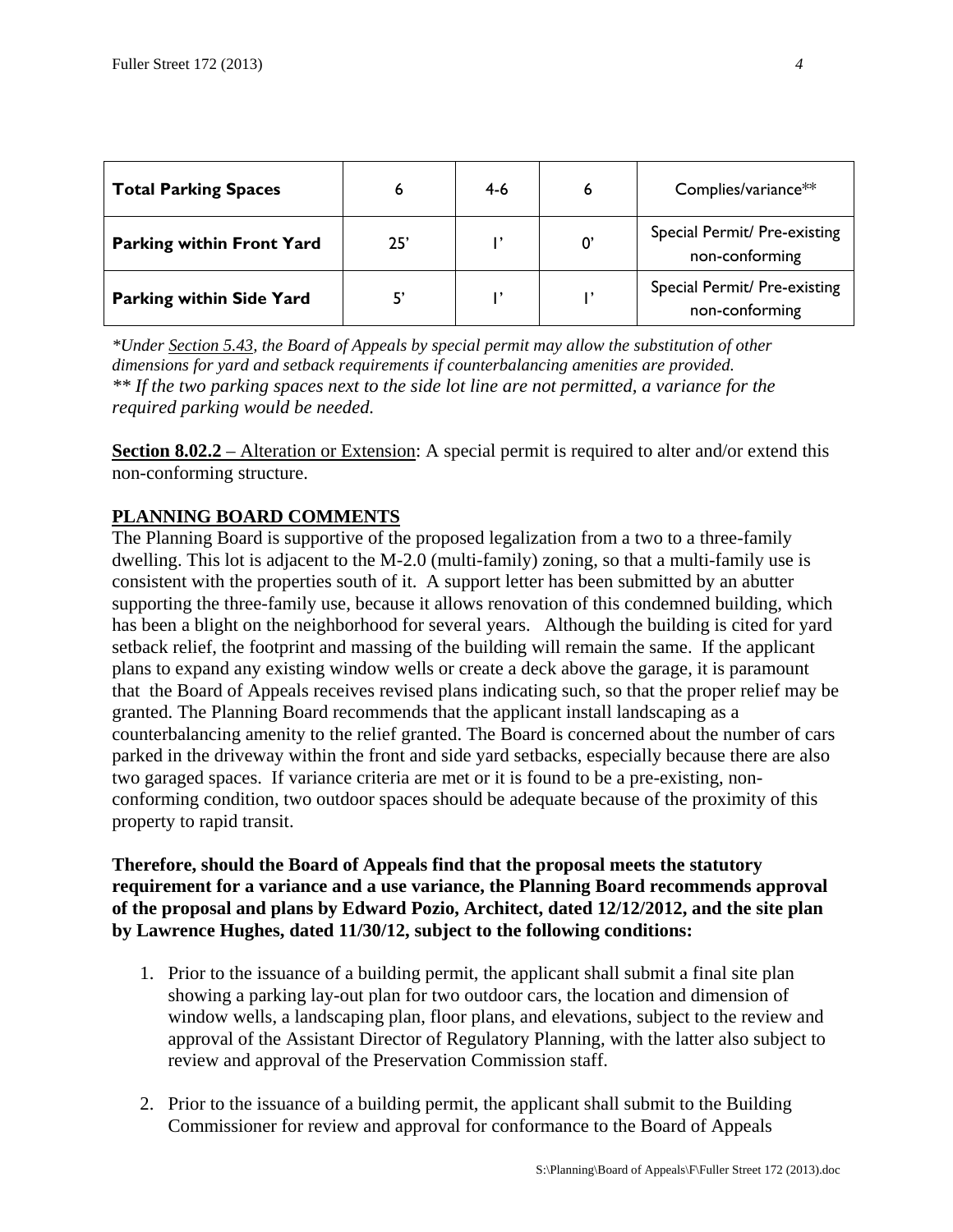decision: 1) a final site plan stamped and signed by a registered engineer or land surveyor; 2) final building elevations stamped and signed by a registered architect; and 3) evidence that the Board of Appeals decision has been recorded at the Registry of Deeds. *Pss/tcr* 



*Front Façade*